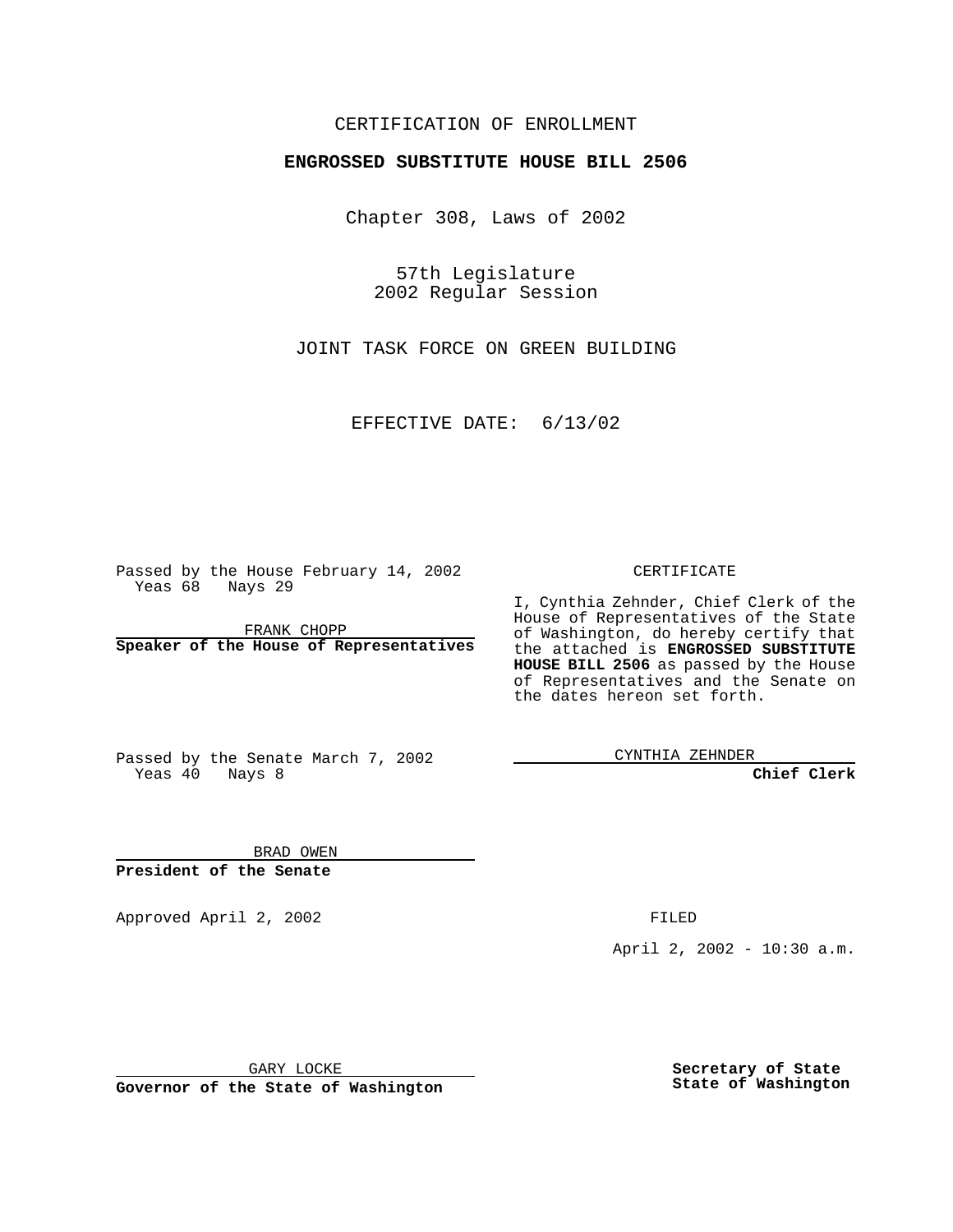## **ENGROSSED SUBSTITUTE HOUSE BILL 2506** \_\_\_\_\_\_\_\_\_\_\_\_\_\_\_\_\_\_\_\_\_\_\_\_\_\_\_\_\_\_\_\_\_\_\_\_\_\_\_\_\_\_\_\_\_\_\_

\_\_\_\_\_\_\_\_\_\_\_\_\_\_\_\_\_\_\_\_\_\_\_\_\_\_\_\_\_\_\_\_\_\_\_\_\_\_\_\_\_\_\_\_\_\_\_

Passed Legislature - 2002 Regular Session

#### **State of Washington 57th Legislature 2002 Regular Session**

**By** House Committee on Agriculture & Ecology (originally sponsored by Representatives Romero, Linville, Fisher, Jarrett, Cody, Dickerson, Veloria, Barlean, Simpson, Rockefeller, Dunshee, Hunt, Cairnes, Schmidt, Edwards, Upthegrove, Miloscia, Anderson and Wood)

Read first time 02/08/2002. Referred to Committee on .

 AN ACT Relating to the joint task force on green building; creating new sections; and providing an expiration date.

BE IT ENACTED BY THE LEGISLATURE OF THE STATE OF WASHINGTON:

 NEW SECTION. **Sec. 1.** The legislature finds that citizens in many communities desire homes that, in addition to being well-built and affordable, are also environmentally "friendly." In addition to the public demand for low-impact development and its environmental benefits, the legislature also finds that low-impact developments have significant potential to reduce the costs of storm water management, energy generation, road construction, and other local infrastructure costs for our communities. The legislature further finds that a number of new programs have been developed over the past few years, both within the state and across the country, to promote and provide for low-impact development.

 The legislature therefore finds that there is a need to evaluate local and national low-impact development programs to identify how the state government can play a positive role in facilitating local efforts to meet public demand for more livable communities and to reduce the environmental and social costs of our current development practices.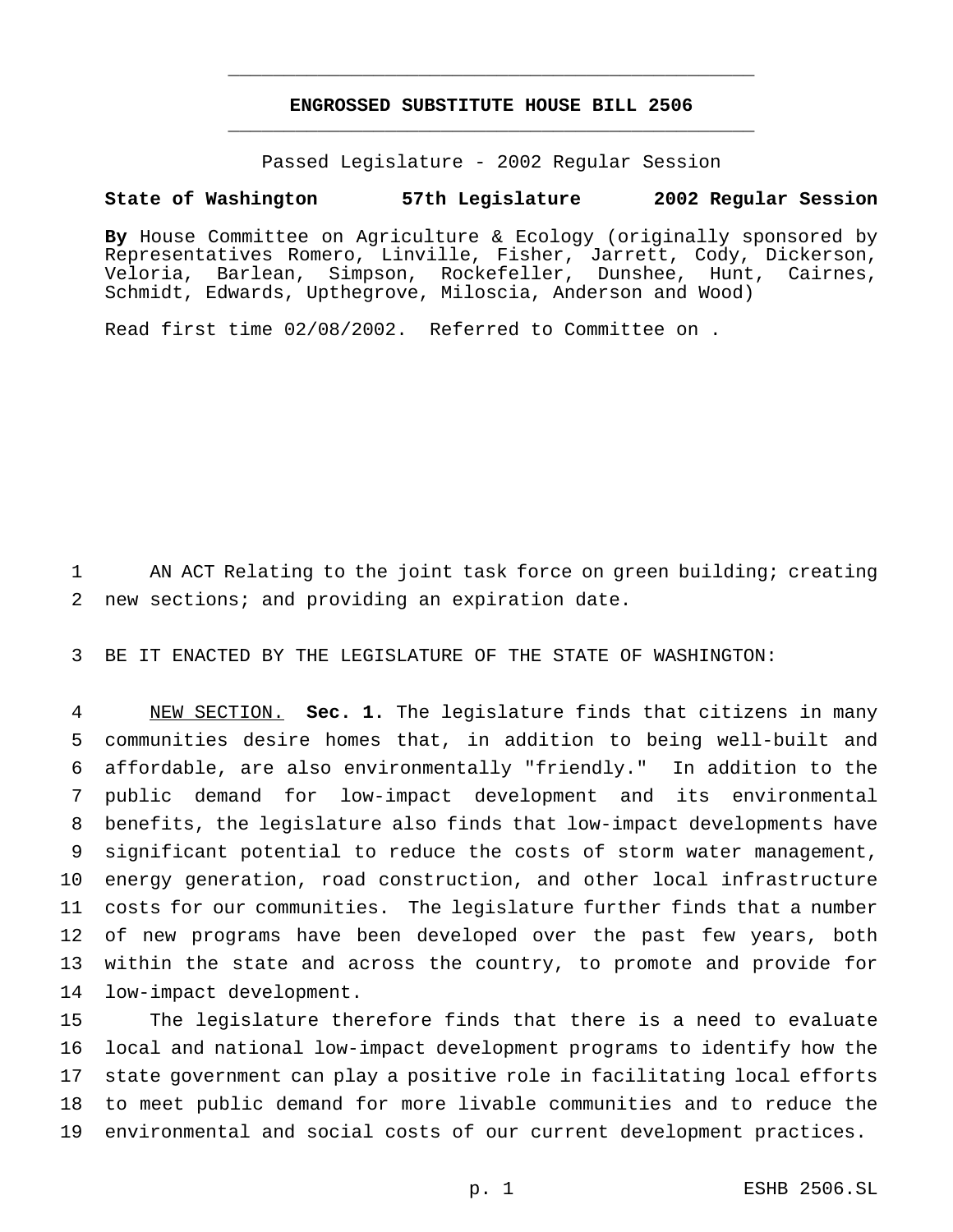NEW SECTION. **Sec. 2.** (1) The joint task force on green building is created, to consist of the following ten members:

 (a) Two members of the house of representatives, one from the majority caucus and one from the minority caucus, to be appointed by the speaker of the house;

 (b) Two members of the senate, one member from the majority caucus and one from the minority caucus, to be appointed by the senate 8 majority leader;

 (c) One member from the office of community development of the department of community, trade, and economic development, appointed by the director of the department of community, trade, and economic 12 development; and

 (d) One member representing each of the following interests, selected by the associations representing those interests: The residential building industry, the commercial building industry, cities, counties, and environmental organizations.

 (2) Legislative members of the task force shall be reimbursed for travel expenses as provided in RCW 44.04.120. The staff of senate committee services and the office of program research of the house of representatives shall provide support to the task force.

 (3) The chair may appoint experts and advisors as nonvoting members of the task force to provide information on various subjects. The task force shall establish rules of procedure at its first meeting.

 NEW SECTION. **Sec. 3.** The joint task force on green building shall:

 (1) Complete a thorough study of cities and counties that offer a form of green building and low-impact development codes to:

 (a) Determine components of the different programs that are effective and what is ineffective;

 (b) Determine incentives and disincentives to implementing a green building program;

 (c) Study existing green building standards or programs, such as Leadership in Environmental and Energy Design (LEED), Build a Better Kitsap, Build a Better Clark County, the National Institute of Standards and Technology Building for Environmental and Economic Sustainability (BEES), the United States Environmental Protection Agency's Environmentally Preferable Purchasing Program (EPP), and the